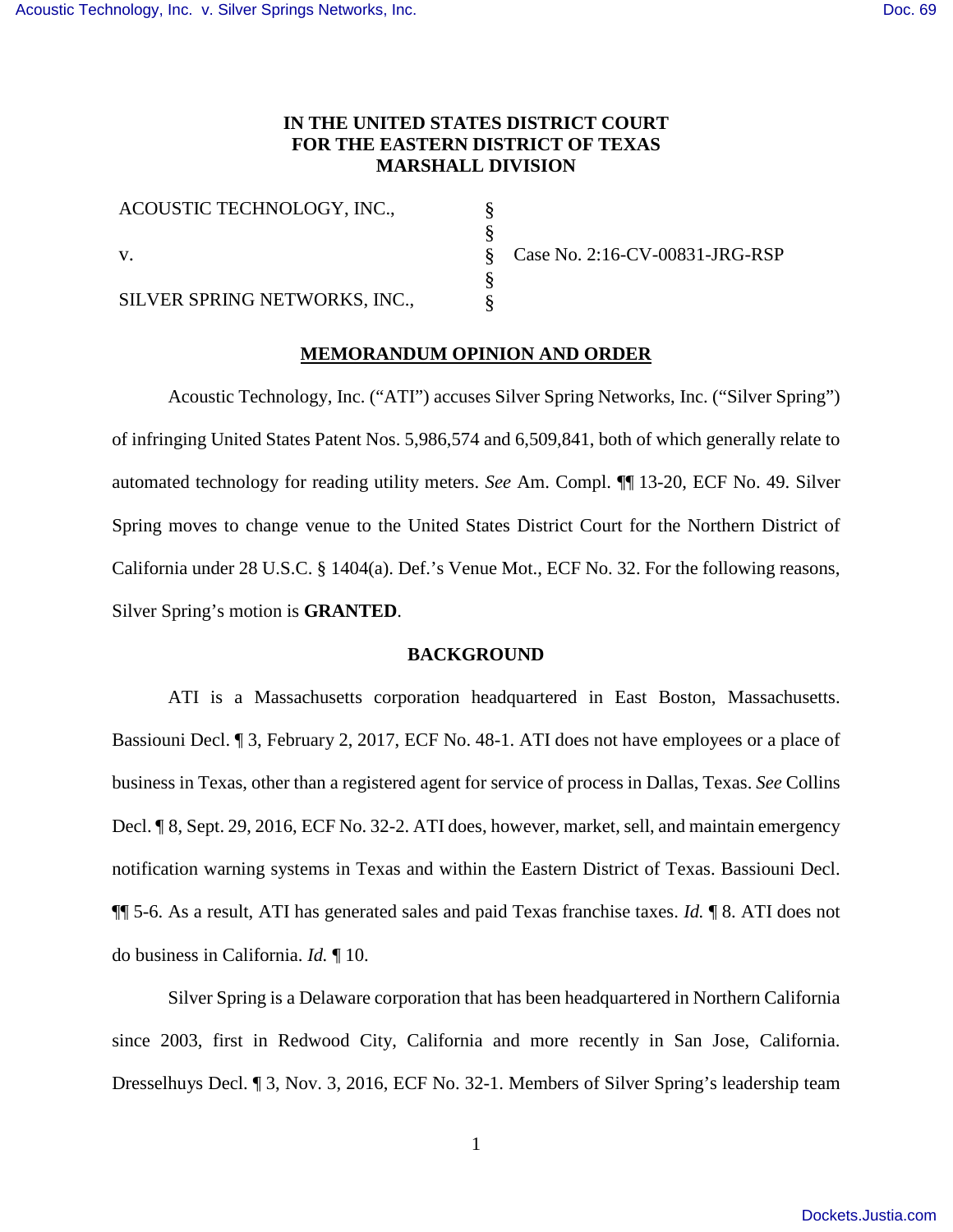and employees with technical knowledge of Silver Spring's products live and work in Northern California, with the exception of one Vice President who lives and works from his home in Fairhope, Alabama. *Id.* ¶¶ 4-12. Silver Spring maintains product records and unreleased prototypes at its headquarters in San Jose. *Id.* ¶ 14. Aside from one Silver Spring field employee who works one day per week from his home in Lewisville, Texas, Silver Spring does not have any employees, documents, assets, or offices in the district. *Id.* ¶ 17. Silver Spring's only physical presence in Texas is a facility in San Antonio and the 37 employees that work there. Def.'s Interrog. Resp. 6, ECF No. 48-11.

### **DISCUSSION**

A district court can transfer a case to another district where the case might have been brought for "the convenience of parties and witnesses" and "in the interests of justice." 28 U.S.C. § 1404(a). Transfer of a case serves the interests of justice if the party seeking a change of venue shows the transferee district to be "clearly more convenient" than the transferor district. *In re Volkswagen of Am., Inc.*, 545 F.3d 304, 315 (5th Cir. 2008) ("*Volkswagen II*"). Public and private interest factors guide the analysis. *In re Volkswagen AG*, 371 F.3d 201, 203 (5th Cir. 2004) ("*Volkswagen I*"). The private factors include:

- (1) ease of access to evidence ("sources of proof");
- (2) subpoena power over potential witnesses;
- (3) cost of attendance for willing witnesses; and
- (4) other practical problems.

*Volkswagen II*, 545 F.3d at 315. The public factors include:

- (1) administrative difficulties flowing from court congestion;
- (2) local interest in having localized interests decided at home;
- (3) the familiarity of the forum with the law that will govern the case; and
- (4) the avoidance of unnecessary problems of conflict of laws.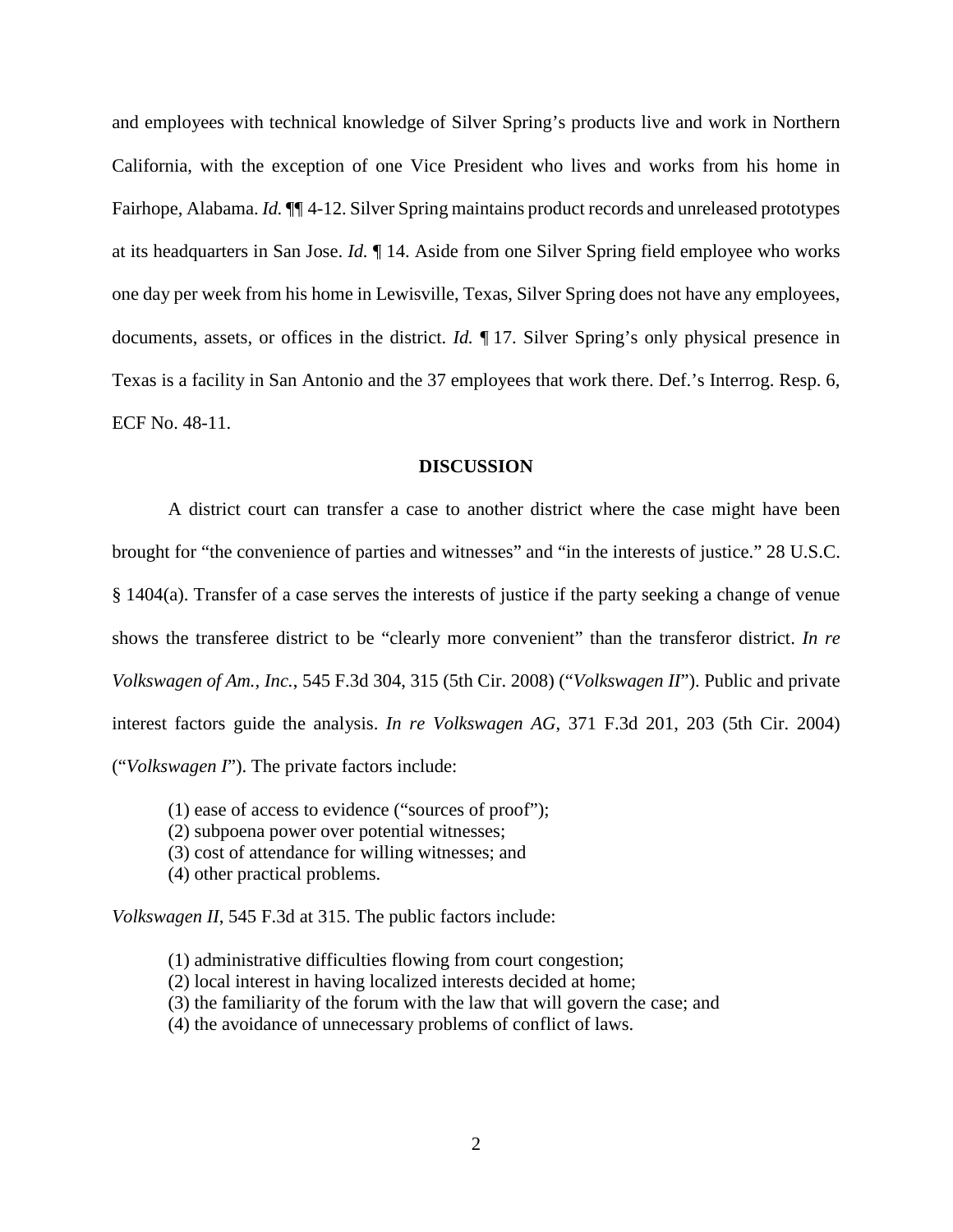*Volkswagen I*, 371 F.3d at 203. To meet the burden of showing that the Northern District of California is clearly more convenient, Silver Spring must show that these private and public interest factors on balance weigh in favor of transfer. *See id.*

Before assessing the relevant factors, the threshold question is whether the case could have been brought in the transferee district. *Volkswagen II*, 545 F.3d at 312. "Any civil action for patent infringement may be brought in the judicial district where the defendant resides." 28 U.S.C. § 1400(b); *see also* 28 U.S.C. §§ 1391(b)-(c) (venue is proper where defendants reside, and a corporate defendant is "deemed to reside in any judicial district in which it is subject to personal jurisdiction"). Because Silver Spring is headquartered in the Northern District of California, ATI's patent infringement action could have been brought there. ATI does not contend otherwise.

Turning to the relevant factors, Silver Spring contends that "[v]irtually all of Silver Spring's documentary evidence that is potentially relevant to this litigation is located at Silver Spring's corporate headquarters in San Jose, California." Def.'s Venue Mot. 8, ECF No. 32. Such evidence includes (1) documents related to the design and development of Silver Spring products, (2) physical prototypes, and (3) documents related to the sales, licensing, and marketing of Silver Spring products. *Id.* (citing Dresselhuys Decl. ¶ 14, ECF No. 32-1). In addition, Silver Spring highlights that all of its potential (non-expert) witnesses live and work in Northern California. *Id.*

The Court agrees that Silver Spring's evidence and witnesses support transfer. Relevant evidence in patent cases often comes from the accused infringer. *In re Genentech, Inc.*, 566 F.3d 1338, 1345 (Fed. Cir. 2009). Thus, the place where the defendant's documents are kept weighs in favor of transfer to that location. *Id.* Aside from Silver Spring's documents, Silver Spring witnesses are all located in Northern California, and access to those witnesses will be more convenient from the transferee district.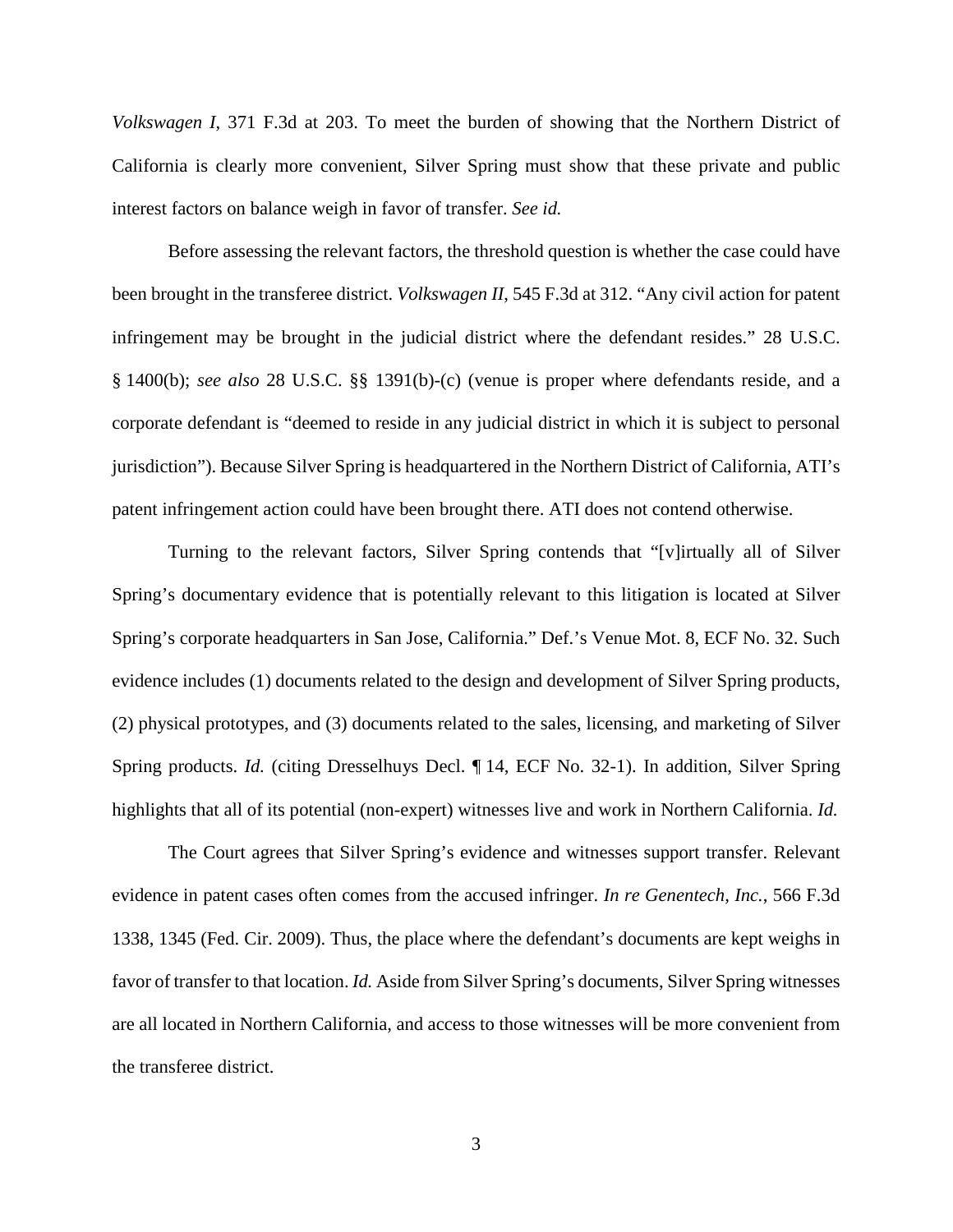ATI downplays the significance of Silver Spring's physical evidence. ATI argues, for example, that Silver Spring can just as conveniently access its documents from Texas as it can from California, and that Silver Spring's document production has thus far not been hampered, despite the fact that the case has been pending in this district. ATI Resp. Br. 8-9, ECF No. 48. ATI's arguments are based in part on one of Silver Spring's Interrogatory answers, in which Silver Spring stated that "from a purely technical standpoint, Silver Spring's electronically stored data can be accessed by Silver Spring employees with appropriate credentials using a Virtual Private Network over the internet, from either San Antonio, San Jose, or San Francisco." Def.'s Interrog. Resp. 7-8, ECF No. 48-11.

While ATI's arguments are not illogical, precedent largely forecloses them. Aside from Silver Spring's potential prototype exhibits, the physical location of documents should perhaps not significantly affect the Court's transfer analysis in the modern technological age. *See, e.g.*, *Mohamed v. Mazda Motor Corp.*, 90 F.Supp.2d 757, 778 (E.D. Tex. 2000). This rationale has nevertheless been rejected by both the Fifth and Federal Circuits. "That access to some sources of proof presents a lesser inconvenience now than it might have absent recent developments does not render [the sources of proof] factor superfluous." *Volkswagen II*, 545 F.3d at 316. Similarly, the Federal Circuit has suggested that—notwithstanding where or how documents are produced during discovery—the expense of transporting documents to trial is one that cannot be ignored. *See In re Genentech, Inc.*, 566 F.3d 1338, 1346 (Fed. Cir. 2009) ("Keeping this case in the Eastern District of Texas will impose a significant and unnecessary burden on the petitioners to transport documents that would not be incurred if the case were to proceed in the Northern District of California.").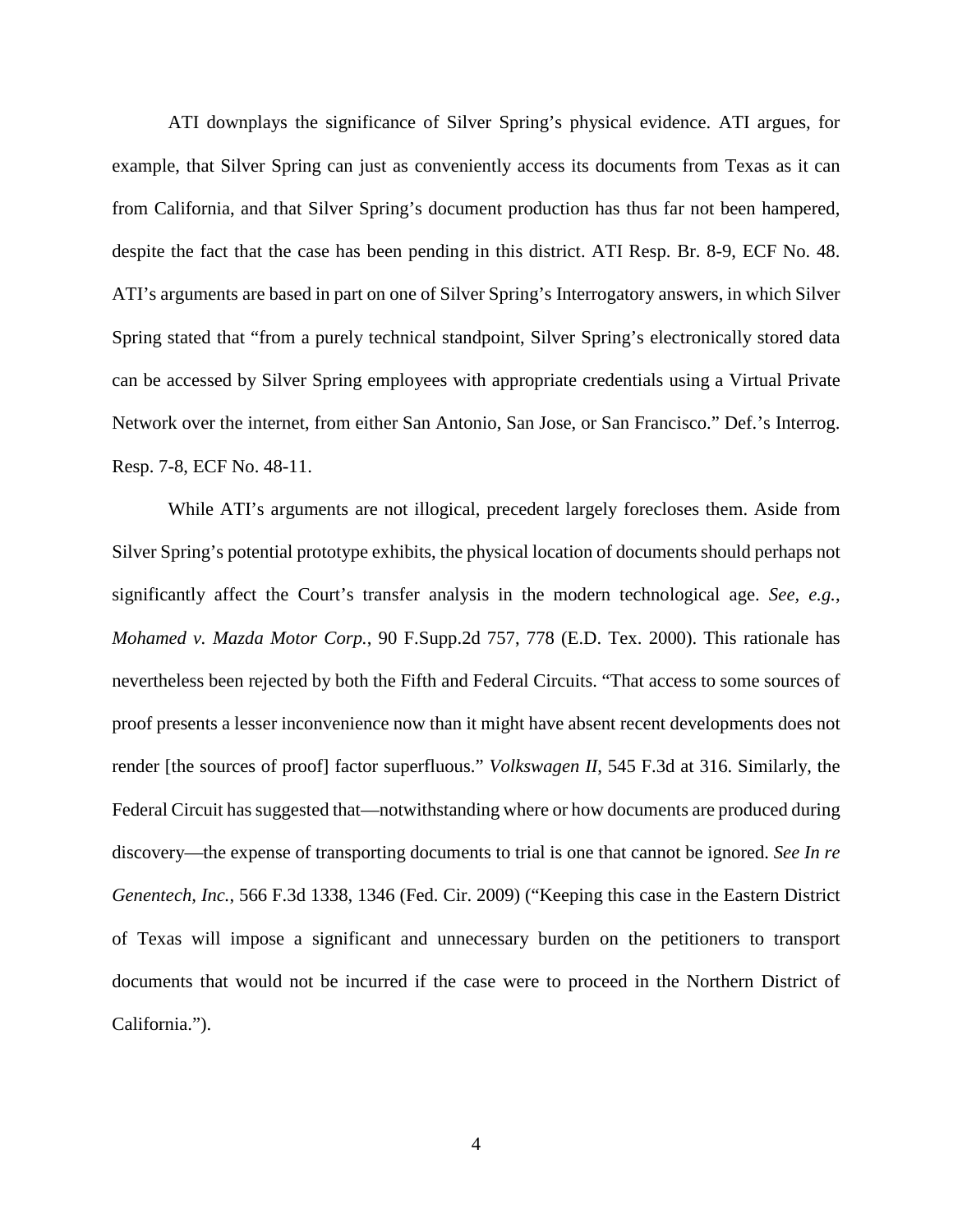ATI similarly downplays the significance of Silver Spring's witnesses. According to ATI, Silver Spring's corporate representative admitted during deposition that members of Silver Spring's leadership team would not likely testify at trial. ATI Resp. Br. 9-10, ECF No. 48 (citing Dresselhuys Dep. 59:23-63:5). While a district court should assess the "relevance and materiality of the information the witness may provide," however, it is not necessary for a party "to show that the potential witness has more than relevant and material information." *In re Genentech*, 566 F.3d at 1343. Silver Spring's leadership and technical employees undoubtedly have relevant and material information. Even if all members of Silver Spring's team do not testify at trial, the transferee district will at least be more convenient for those that do testify.

ATI adds little to counterbalance the locus of Silver Spring's evidence and witnesses. ATI contends that Silver Spring's San Antonio employees have knowledge of the accused system, and thus this district would be more convenient for those employees. ATI Resp. Br. 10-11, ECF No. 48. Testimony from Silver Spring's Executive Vice President, Mr. Dresselhuys, however, rebuts this contention. Mr. Dresselhuys testified at the hearing that Silver Spring's San Antonio office is simply a satellite office. The San Antonio office maintains only payroll and expense related documents, the office is not involved with the development or deployment of the accused automatic meter reading technology, and there are no physical documents or evidence related to the accused technology in the San Antonio office.

ATI highlights that Silver Spring executed a contract in 2016 to install a system that allegedly uses the accused technology in several counties in the Eastern District of Texas. ATI Resp. Br. 3-4, ECF No. 48 (citing Dresselhuys Dep. 70:2-9, 78:14-17; 80:23-81:15). According to ATI, "[t]he progress of the [ ] contract will accordingly be a key issue in this case." *Id.* at 11. ATI's argument, however, is not supported by the record. As Silver Spring points out, the contract has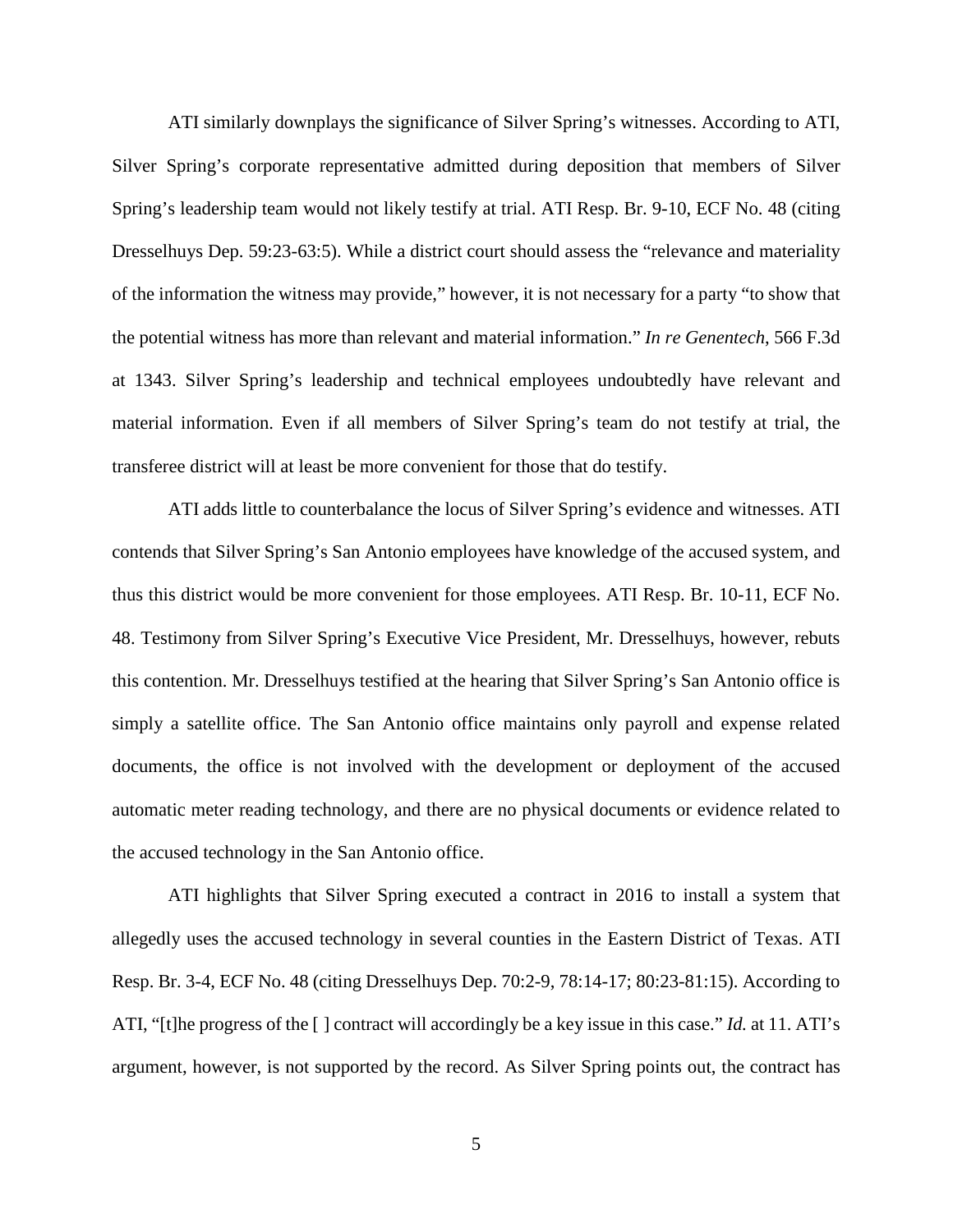not secured regulatory approval yet, and even if the contract is approved, Silver Spring's technology would not be deployed in or near this district until both asserted patents have expired. *See* Dresselhuys Decl. 76:8-25; 87:4-17, Jan. 25, 2017, ECF No. 50-2; *see also Adaptix, Inc. v. HTC Corp.*, 937 F. Supp. 2d 867, 876-77 (E.D. Tex. 2013) (Transfer motions "are to be decided based on the situation which existed when suit was instituted.").

The relative convenience of and subpoena power over non-party witnesses does not meaningfully affect the considerations supporting transfer. Although the parties dispute the significance of non-party witnesses and whether such witnesses will be necessary, Silver Spring suggests that if its utility customers' deployment of the accused technology becomes an issue, one of its largest utility customers is located in Northern California. Dresselhuys Decl. ¶ 16, ECF No. 32-1. Trial for such non-party witnesses would therefore be more convenient in the Northern District of California. Subpoena power over these witnesses could also be a consideration. *See* Fed. R. Civ. P. 45(a)(2), 45(c)(1).

For its part, ATI highlights a non-party inventor of one of the asserted patents who lives in Philadelphia, Pennsylvania, and other inventors who are believed to live near Philadelphia. *See* ATI Resp. Br. 12-13. Although there is no evidence of the relative inconvenience these non-party inventors would face if forced to attend trial in the Northern District of California, the Court at least credits ATI with the existence of these potential non-party witnesses and their location under the Fifth Circuit's "100-mile" rule. *See Volkswagen I*, 371 F.3d at 204-05 ("When the distance between an existing venue for trial of a matter and a proposed venue under  $\S$  1404(a) is more than 100 miles, the factor of inconvenience to witnesses increases in direct relationship to the additional distance to be traveled."). The non-party inventors, however, are not enough to shift the balance in favor of keeping the case in this district.